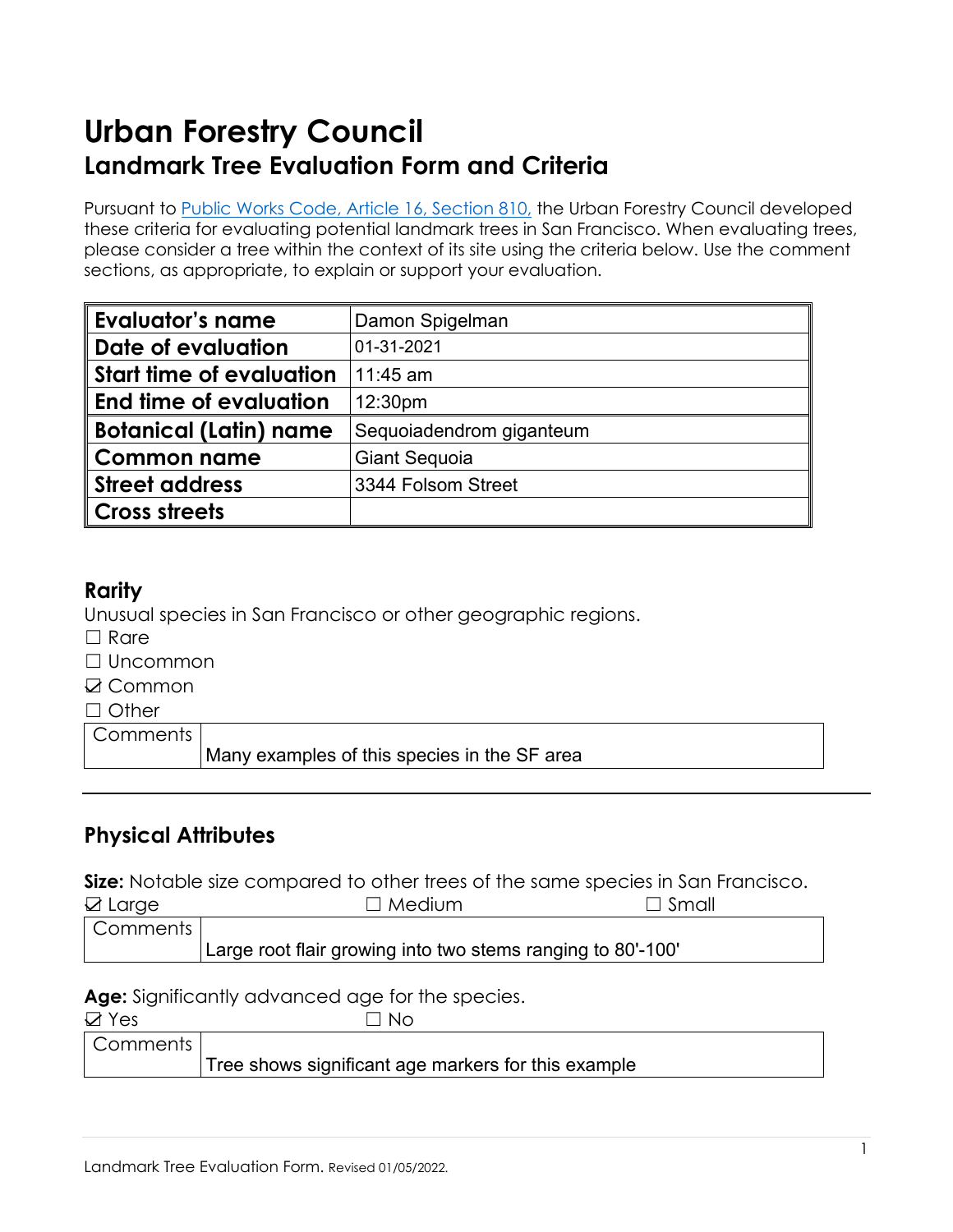**Distinguished form:** Tree is an example of good form for its species, has majestic quality or otherwise unique structure.

| Yes                      | ⊠ No                                                                                           |  |  |
|--------------------------|------------------------------------------------------------------------------------------------|--|--|
| Comments                 |                                                                                                |  |  |
|                          | This tree shows signs of foiliage stress and stunted growth                                    |  |  |
|                          | <b>Tree condition:</b> Consider overall tree health and structure, including hazard potential. |  |  |
| $\Box$ Good to Excellent |                                                                                                |  |  |
| $\boxtimes$ Fair to Poor |                                                                                                |  |  |
| $\Box$ Potential hazard  |                                                                                                |  |  |
| Comments                 |                                                                                                |  |  |
|                          |                                                                                                |  |  |
|                          | <b>OVERALL CATECORY RATING</b>                                                                 |  |  |

#### **OVERALL CATEGORY RATING**

|            |                       | Do the <b>physical attributes</b> of this tree support a recommendation for Landmark status? |
|------------|-----------------------|----------------------------------------------------------------------------------------------|
| $\Box$ Yes | $\boxtimes$ Partially | $\Box$ No                                                                                    |

# **Historical Attributes**

**Historical association:** Any relation to a historic or cultural building, site, street, person, event, etc.

| $\Box$ Yes | $\boxtimes$ None apparent |  |
|------------|---------------------------|--|
| Comments   |                           |  |
|            |                           |  |

### **Profiled in a publication or other media for its historic value:** Tree has received

coverage in print, internet, media, etc. Attach documentation or provide links if appropriate.

| $\Box$ Yes | $\boxtimes$ Unknown |
|------------|---------------------|
| Comments   |                     |
|            |                     |

### **OVERALL CATEGORY RATING**

|            |                  | Do the <b>historic attributes</b> of this tree support a recommendation for Landmark status? |
|------------|------------------|----------------------------------------------------------------------------------------------|
| $\Box$ Yes | $\Box$ Partially | <b>V</b> No                                                                                  |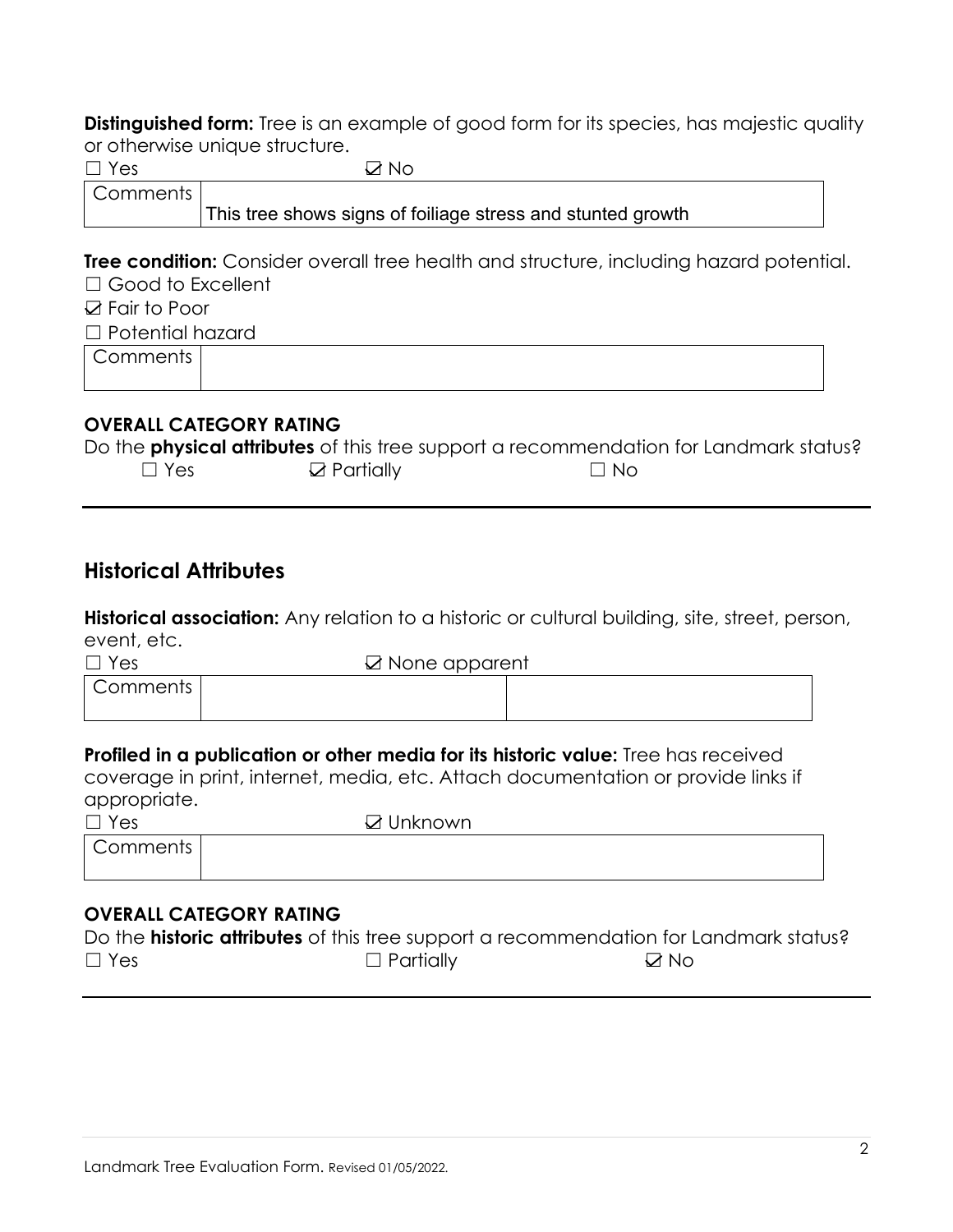# **Environmental Attributes**

## **Prominent landscape feature:** A striking and outstanding natural feature.

| $\boxtimes$ Yes | ⊣ ∃ Ne –                                              |  |
|-----------------|-------------------------------------------------------|--|
| Comments        |                                                       |  |
|                 | Species is prominent in the lanscape of the residence |  |

#### **Low tree density:** Tree exists in a neighborhood with very few trees.

| $\Box$ Low | $\Box$ Moderate | $\boxtimes$ High |
|------------|-----------------|------------------|
| Comments   |                 |                  |
|            |                 |                  |

**Interdependent group of trees:** This tree is an integral member of a group of trees and removing it may have an adverse impact on the adjacent trees.

| $\Box$ Yes | $\neg$ No |  |
|------------|-----------|--|
| Comments   |           |  |
|            |           |  |

#### **Visible or accessible from public right-of-way:** High visibility and/or accessibility.

| - -<br>∸<br>м        |  |
|----------------------|--|
| __<br>. .<br>__<br>. |  |

| Comments |                                                          |
|----------|----------------------------------------------------------|
|          | Tree is visible from the open spacce above the residence |

**High traffic area:** Tree is in an area that has a large volume of vehicle, bike, or pedestrian traffic and has a potential traffic-calming effect.

| $\boxtimes$ Yes | No |  |
|-----------------|----|--|
| Comments        |    |  |
|                 |    |  |

**Important wildlife habitat:** Species has a known relationship with wildlife to which it provides food, shelter, nesting potential, etc.

| $\Box$ Yes | <b>Nc</b> |  |
|------------|-----------|--|
| Comments   |           |  |
|            |           |  |

#### **Erosion control:** Tree prevents soil erosion.

| $\Box$ Yes | __<br>$\Box$ No |  |
|------------|-----------------|--|
| Comments   |                 |  |
|            |                 |  |

### **Wind or sound barrier:** Tree reduces wind speed or mitigates undesirable noise.

| $\boxtimes$ Yes | No |  |
|-----------------|----|--|
| Comments        |    |  |